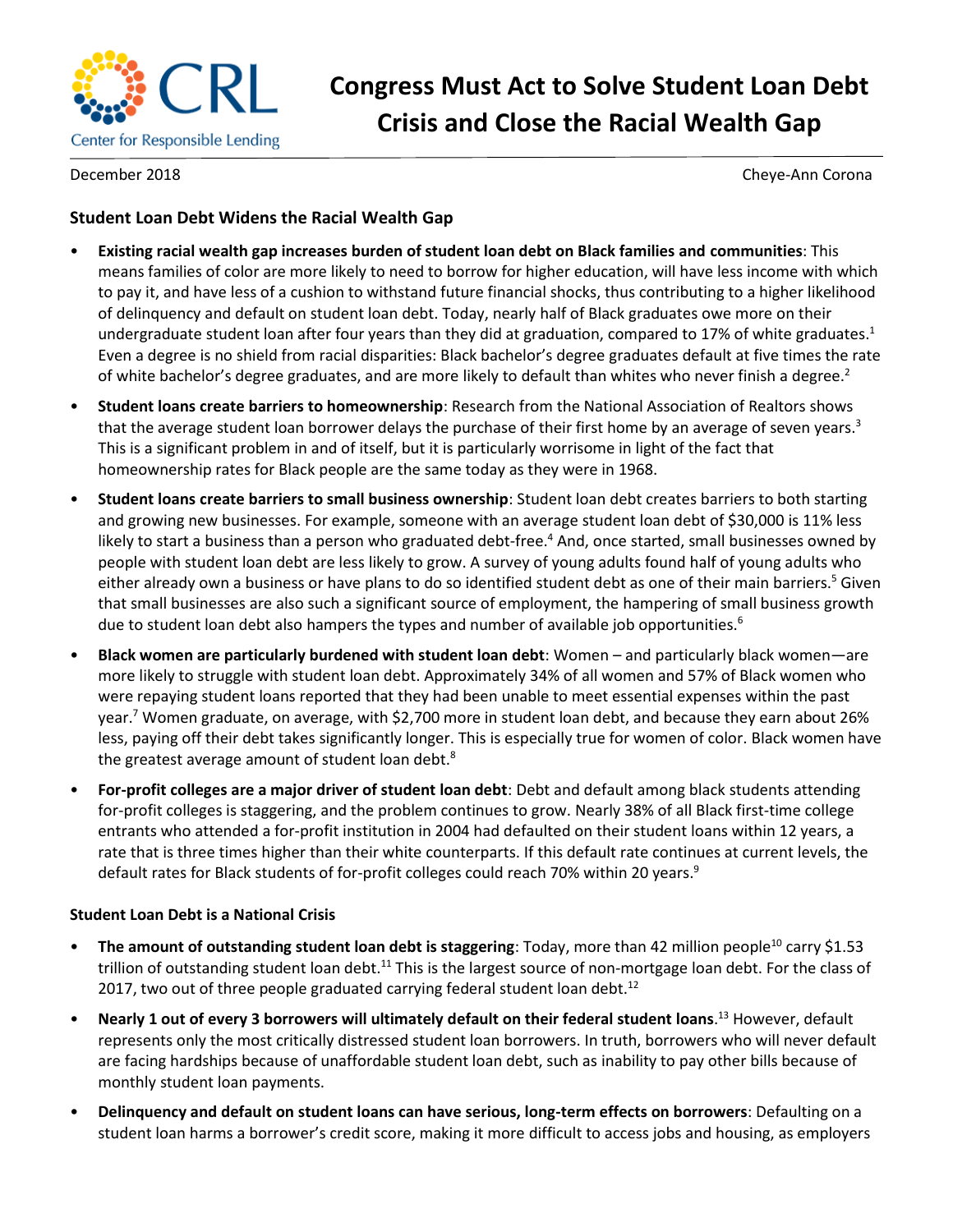and landlords routinely conduct credit checks when assessing applicants. For seniors, it could mean garnishment of their Social Security income, locking them into a lifetime of poverty.

• **Student loan debt harms seniors, too**: In 2015, \$66.7 billion of total outstanding student loan debt was owed by 2.8 million borrowers age 60 and older.<sup>14</sup> This is quadruple the number of older borrowers with student loan debt since 2005. For seniors, defaulting on student loan debt can be devastating. For federal student loans, seniors can have their Social Security income seized by the federal government. In 2015, 114,000 seniors had their Social Security income seized for these purposes. This is a four-fold increase since 2002.<sup>15</sup>

#### **Congress Must Reauthorize the Higher Education Act and include:**

- **Access to a debt-free higher education (degree or credential):** States need more funding to help make college affordable. There has been nearly a decade of state disinvestment which left a \$10 billion hole in the budgets of institutions of higher education.<sup>16</sup> Congress can and should make it possible for any American to attend college without going into debt. Already, the federal government uses federal and state partnerships, leveraging federal resources to encourage state prioritization and investment. Congress should create a federal funding match program to increase state funding of higher education institutions. As well as guarantee that a debt-free college promise covers all expenses associated with college attendance – not just tuition.
- **Increased aid for Title III and Title V schools:** Hispanic Serving Institutions(HSIs) and Historically Black Colleges and University's (HBCUs) underscore opportunity as the capstone of American exceptionalism. In 2013-2014, the average total cost of attendance at all HBCUs was 26 percent lower than the average total cost at all fouryear non-profit colleges. Increasing both discretionary and mandatory aid to these institutions is essential to their survival and essential to closing the wealth gap.
- **Increase Pell:** Congress has consistently failed to increase the maximum Pell award even as the cost of college has skyrocketed. The maximum Pell award remains at less than \$6,000 per calendar year, even though the average cost of tuition for even state residents at a public college is close to \$10,000 per year. Higher Pell awards ensures that more students can attend college and graduate with significantly less debt, rather than large loan amounts that they will more than likely struggle to repay.
- **Preservation and streamlining of income-based repayment plans and loan forgiveness:** Those suffering from the burden of student loan debt would benefit significantly from a tax-free loan forgiveness/discharge of debt program after a student has made income-based payments for 10 years at 8-10% of discretionary income. Allow borrowers to pay based on what they can expect to earn, then discharge the balance - addresses the affordability of the entire debt, not just the affordability of the monthly payment.
- **Statutory requirements to ensure loan servicers meet basic consumer protection standards**: Direct the Department to ensure that all servicing contracts adequately incentivize servicing that minimizes delinquency and default, prioritizes information and disclosure, and requires transparency and accessibility.
- **Require the Department of Education to enforce the Borrower Defense (BD) repayment rule**: Secretary DeVos has attempted to make getting relief under BD more difficult currently, there are 90,000 unanswered claims. Congress should require the Department to administer claims for schools that have closed; including automatic group discharge for schools that close and eliminating mandatory arbitration clauses in enrollment contracts.
- **Strengthen Gainful Employment (GE) Rule:** Congress should require the Department of Education to be strengthened, not weakened. Secretary DeVos has attempted to eliminate the enforcement piece of GE all together.
- **Close the 90/10 Loophole**: Reduce the ratio of federal dollars to other sources of tuition payment from 90/10 to 85/15, include GI Bill dollars in the ratio.

 $\overline{\phantom{a}}$ 

<sup>1</sup> Brookings Institute, Black-white disparity in student loan debt more than triples after graduation, Oct. 2016, https://www.brookings.edu/research/black-white-disparity-in-student-loan-debt-more-than-triples-aftergraduation/ <sup>2</sup> Brookings Institution, The looming student loan default crisis is worse than we thought, January 10, 2018, https://www.brookings.edu/wp-content/uploads/2018/01/scott-clayton-report.pdf

<sup>&</sup>lt;sup>3</sup> National Association of Realtors, Student Loan Debt and Housing Report, Oct. 2017,